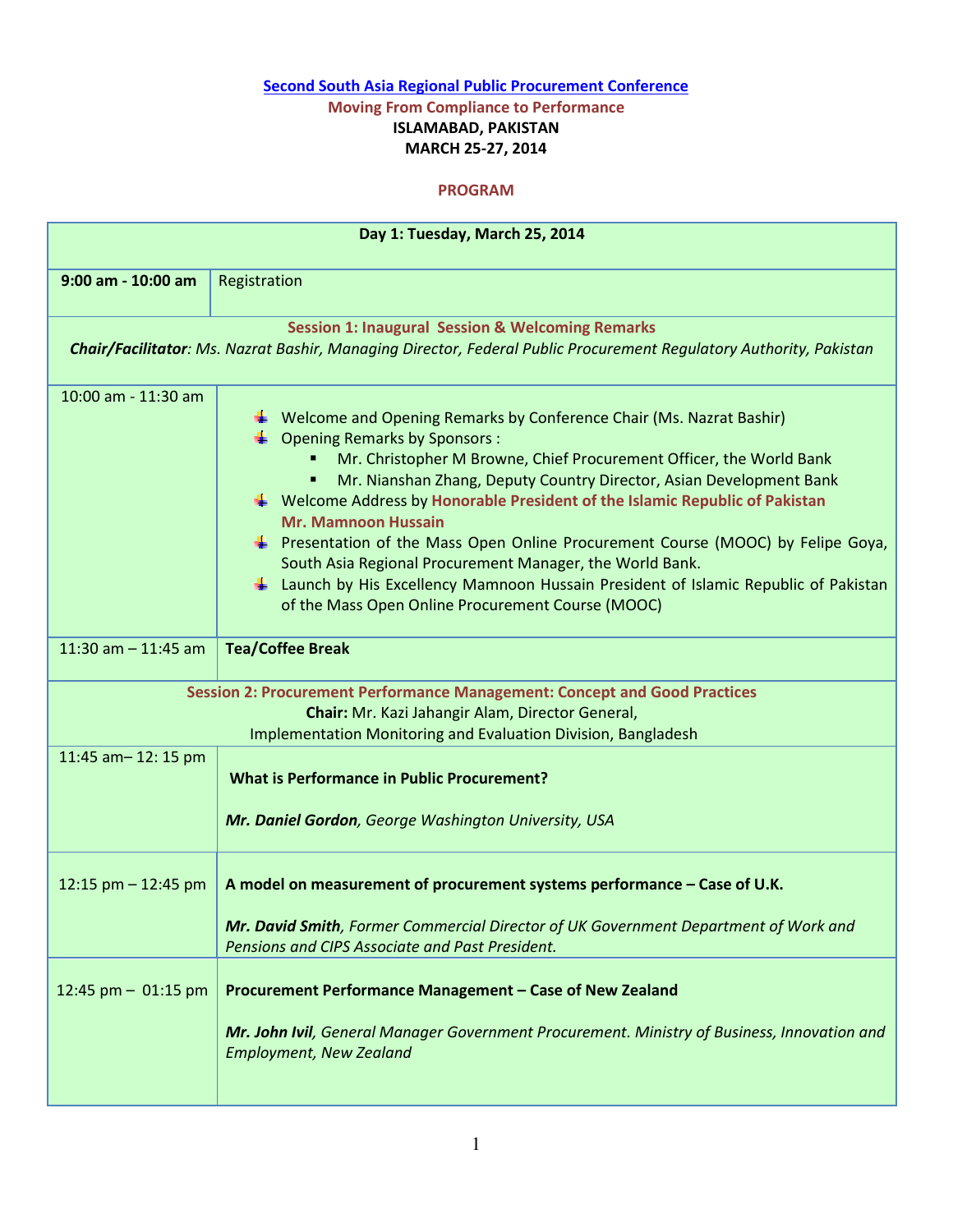| 1:15 pm $-$ 1:30 pm                                                                                                                                                          | <b>Chair's Summary and Comments</b>                                                                                                                                                                                                                                                                                         |  |  |  |
|------------------------------------------------------------------------------------------------------------------------------------------------------------------------------|-----------------------------------------------------------------------------------------------------------------------------------------------------------------------------------------------------------------------------------------------------------------------------------------------------------------------------|--|--|--|
| 1:30 pm $- 2:30$ pm                                                                                                                                                          | <b>Lunch Break</b>                                                                                                                                                                                                                                                                                                          |  |  |  |
| <b>Session 3: Capacity Building and Innovation for Performance</b><br>Chair: Mr. Naresh Kumar Chapagain, Joint Secretary, PPMO, Nepal                                        |                                                                                                                                                                                                                                                                                                                             |  |  |  |
| 2:30 pm-3:00 pm                                                                                                                                                              | Sustainable capacity building for enhanced public procurement performance<br>Mr. David Smith, Former Commercial Director of UK Government Department of Work and<br>Pensions and CIPS Associate and Past President.                                                                                                         |  |  |  |
| 3:00 pm - 3:30 pm                                                                                                                                                            | Development of capacity and capability of government procurement to deliver value for<br>money<br>Mr. Daniel Gordon, George Washington University, USA.                                                                                                                                                                     |  |  |  |
| 3:30 pm- 4:15 pm                                                                                                                                                             | Budget and Management Procurement Innovations for Performance Improvement<br>Ms. Ana Maria Vieira Neto, Director, Secretary of Logistics and Information Technology,<br>Ministry of Planning, Brazil.                                                                                                                       |  |  |  |
| 4:15 pm $-$ 4:30 pm                                                                                                                                                          | <b>Coffee Break</b>                                                                                                                                                                                                                                                                                                         |  |  |  |
| Session 4 : Public Procurement Policies and Practices in South Asia: Co-Sponsors' View<br>Chair: Mrs. K. D. R. Olga, Director, Department of Public Finance, MOFT, Sri Lanka |                                                                                                                                                                                                                                                                                                                             |  |  |  |
| 4:30 pm - 5:00 pm                                                                                                                                                            | Latest Development in World Bank Policy Review<br>Mr. Christopher M Browne, Chief Procurement Officer, the World Bank                                                                                                                                                                                                       |  |  |  |
| $5:00 \text{ pm} - 5:20 \text{ pm}$                                                                                                                                          | Public Procurement in South Asia Region - World Bank's View and Initiatives<br>Mr. Felipe Goya, Regional Procurement Manager, South Asia Region, the World Bank                                                                                                                                                             |  |  |  |
| 5:20 pm - 6:00 pm                                                                                                                                                            | Public Procurement in South Asia Region - ADB's Views and Initiatives<br>Mr. Hans Carlsson, Advisor and Head, Portfolio, Results and Quality Control Unit, &<br><b>Mr. Walter Poick</b> , Principal Procurement Specialist , Operations Services and Financial<br>Management Department South Asia Regional Department, ADB |  |  |  |
| 6:00 pm - 6:10 pm                                                                                                                                                            | <b>Chair's Summary and Comments</b>                                                                                                                                                                                                                                                                                         |  |  |  |
| 7:00 pm                                                                                                                                                                      | Dinner hosted by the Government of Pakistan                                                                                                                                                                                                                                                                                 |  |  |  |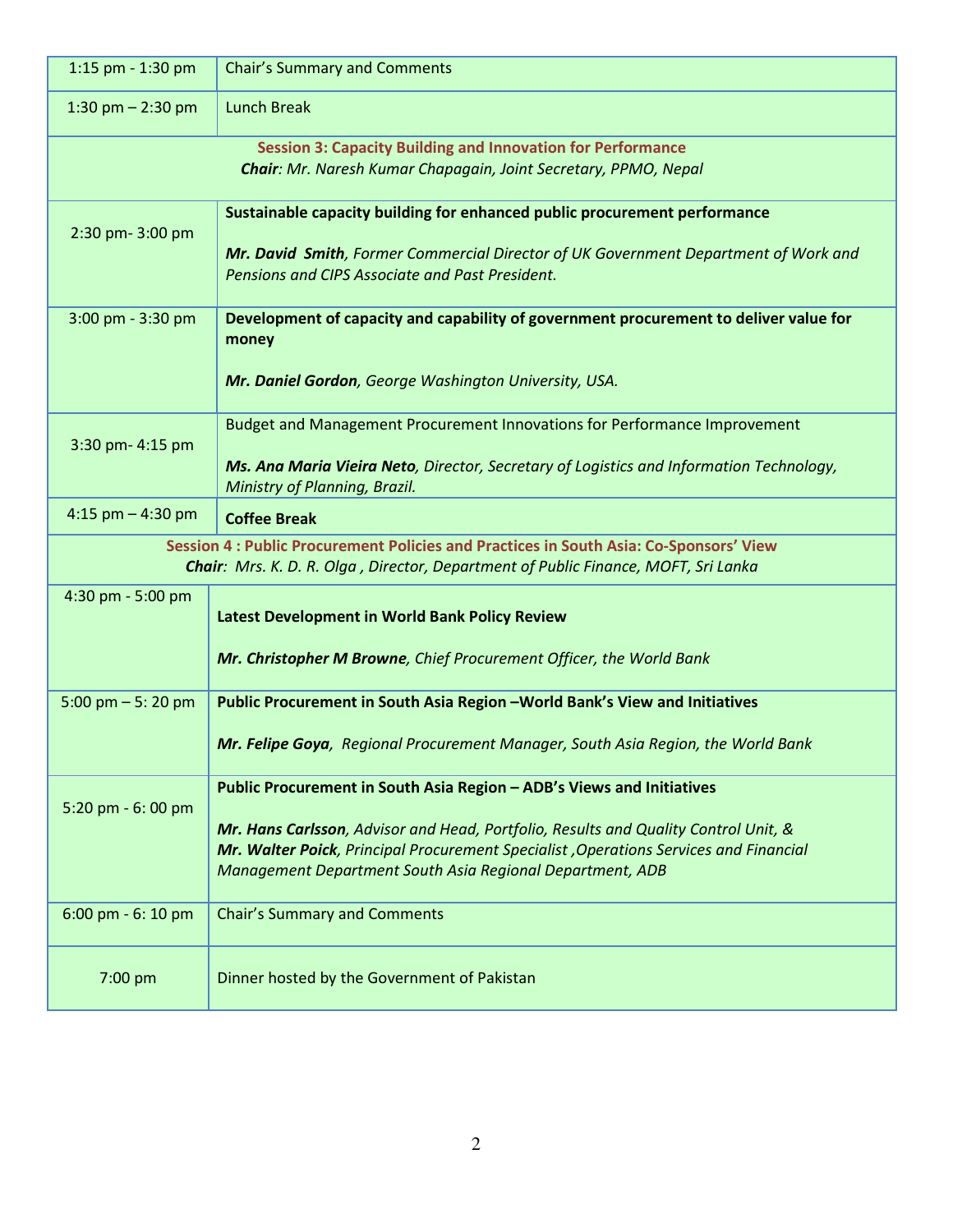| DAY 2: Wednesday, March 26, 2014<br><b>COUNTRY PRESENTATION</b>                 |                                                                                                               |  |  |
|---------------------------------------------------------------------------------|---------------------------------------------------------------------------------------------------------------|--|--|
| Session 5: Delivering Procurement Performance - Success stories from the Region |                                                                                                               |  |  |
|                                                                                 | Chair: Mr. Felipe Goya & Hiro Maruyama                                                                        |  |  |
| 9:00 am-9:30 am                                                                 | Afghanistan<br>Mr. Shafiq Qarizada, Deputy Minister (Policy), Ministry of Finance                             |  |  |
| 9:30 am-10:00 am                                                                | <b>Bangladesh</b><br>Mr. Kazi Jahangir Alam, Director General, Ministry of Planning                           |  |  |
| 10:00 am-10:30 am                                                               | <b>Discussion</b>                                                                                             |  |  |
| 10:30 am-11:00 am                                                               | <b>Coffee Break</b>                                                                                           |  |  |
| 11:00 am-11:30 am                                                               | <b>Bhutan</b><br>Mr. Karma Wangdi, Chief Procurement Officer                                                  |  |  |
| 11:30 am-12:00 pm                                                               | <b>Nepal</b><br>Mr. Naresh Kumar Chapagain, Joint Secretary, Public Procurement Monitoring Office of Nepal    |  |  |
| 12:00 pm-12:30 pm                                                               | <b>Discussion</b>                                                                                             |  |  |
| 12:30 pm-01:30 pm                                                               | <b>Lunch Break</b>                                                                                            |  |  |
| 1:30 pm-2:00 pm                                                                 | <b>Maldives</b><br>Mr. Ahmed Mujuthaba, Director General (Policy), Ministry of Finance                        |  |  |
| 2:00 pm-2:30 pm                                                                 | <b>Sri Lanka</b><br>Mrs. K. D. R. Olga, Director, Public Finance Department, Ministry of Finance and Planning |  |  |
| 2:30 pm-3:00 pm                                                                 | <b>Discussions</b>                                                                                            |  |  |
| 3:00 pm-3:30 pm                                                                 | <b>Coffee Break</b>                                                                                           |  |  |
| 3:30 pm- 4:00 pm                                                                | <b>Pakistan</b><br>Ms. Nazrat Bashir, Managing Director, Federal Public Procurement Regulatory Authority      |  |  |
| 4:00 pm-4:30 pm                                                                 | Role of Procurement Audit in Improving Procurement Performance                                                |  |  |
|                                                                                 | Mr. Malik Khadim Hussain, Additional Auditor General of Pakistan.                                             |  |  |
| 4:30 pm-5:00 pm                                                                 | <b>Discussions</b>                                                                                            |  |  |
| 5:00 pm-5:30 pm                                                                 | <b>Chairs' Summary and Comments</b>                                                                           |  |  |
|                                                                                 | Mr. Felipe Goya & Mr. Hiro Maruyama                                                                           |  |  |
| 7:00 PM                                                                         | Reception hosted by the Conference Sponsors                                                                   |  |  |